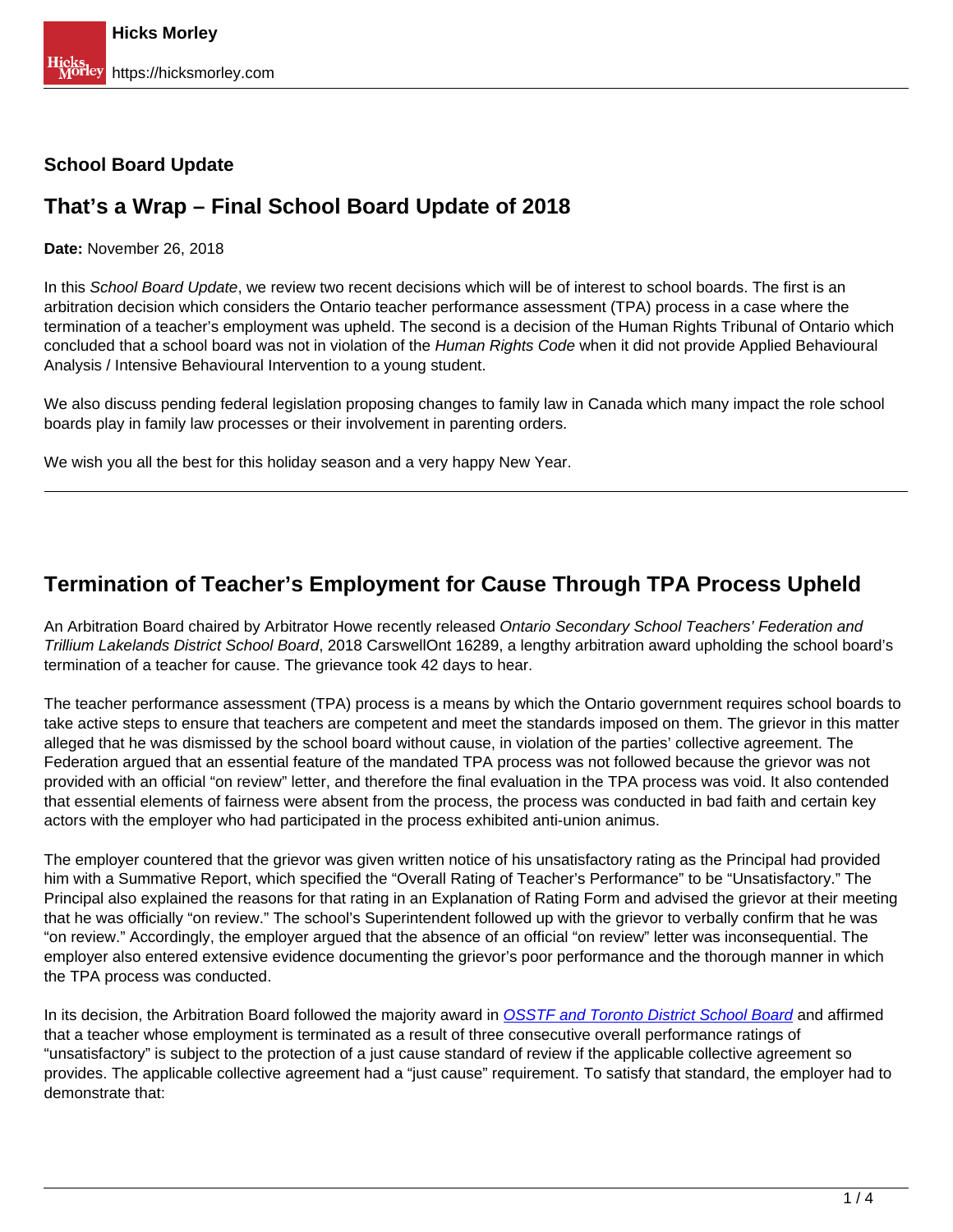- the essential elements of the TPA process were followed;
- the essential elements of fairness built into the TPA process to enable the grievor to demonstrate his competence as a teacher were applied in this case;
- the respective evaluators carried out the TPA process without discrimination, arbitrariness or bad faith; and
- the three successive Overall Performance Ratings of "Unsatisfactory" were reasonable and based on supporting facts.

The majority of the Arbitration Board (union nominee dissenting) was satisfied that the grievor was told he was "on review" and understood the consequences of being "on review." It held that the fact that there was not an official letter telling the grievor what he already knew was not a fatal flaw. The majority of the Arbitration Board further held that, based on the totality of the evidence, the employer's decision to terminate the grievor's employment for cause was not arbitrary, discriminatory, made in bad faith or unreasonable and there was no basis for interfering with the decision.

This is an important decision for schools boards. It demonstrates that while a school board may terminate a teacher for poor performance through the TPA process, it will need to be able to prove that the TPA process was followed and applied fairly in order to be successful at arbitration. According, careful documentation will be essential to success.

## **Human Rights Tribunal Finds School Board Not Obligation to Provide ABA/IBI**

In JS v. Dufferin-Peel Catholic District School Board, the Human Rights Tribunal of Ontario (Tribunal) discussed the issue of meaningful access to education in the context of providing Applied Behavioral Analysis (ABA) / Intensive Behavioral Intervention (IBI). The Tribunal ultimately held that the school board did not breach the Human Rights Code (Code) when it did not provide ABA/IBI.

At the time of the application, the applicant, JS, was a kindergarten student who had been diagnosed with Autism Spectrum Disorder (ASD). JS was represented by his mother, BS. The applicant alleged that he required ABA/IBI therapy to be delivered in the classroom by persons trained and certified in those therapies. Without ABA/IBI, the applicant argued that he was denied access to meaningful education.

By way of background, ABA refers to the systemic approach for modifying behavior in those with ASD. It can also be used with neurotypical individuals. It is not necessarily intensive and does not necessarily need to be administered one-to-one. In contrast, IBI is an intensive and more comprehensive version of ABA specifically designed for young children with ASD. The Behavioral Analyst Certification Board (BACB) is the regulatory college for behavioral therapists delivering ABA.

At the time of the application, the model for ASD services in the province was to provide early intervention and therapy programing funded and delivered through the Ministry of Child and Youth Services. This programming included two levels of support – ABA and IBI. Children eligible for these services could receive either direct service or funding that could be used to access therapy from private providers. The government established regional agencies that determined eligibility for service. The applicant was assessed before kindergarten and deemed eligible for services, which he used for private therapy.

School boards across Ontario generally do not provide ABA/IBI therapy in regular classrooms as part of their special education programs. The Education Act establishes the requirement for school boards to have comprehensive special education frameworks. This includes providing students with disabilities individual education plans (IEP) and customized programs to support their needs. Additionally, "section 23 classrooms" exist for children with complex and profound needs. Funding for these classes come from the Ministry of Child and Youth Services. While there may be students in "section 23 classrooms" that receive IBI/ABA therapy, it was well-established that the applicant was not eligible for such classes.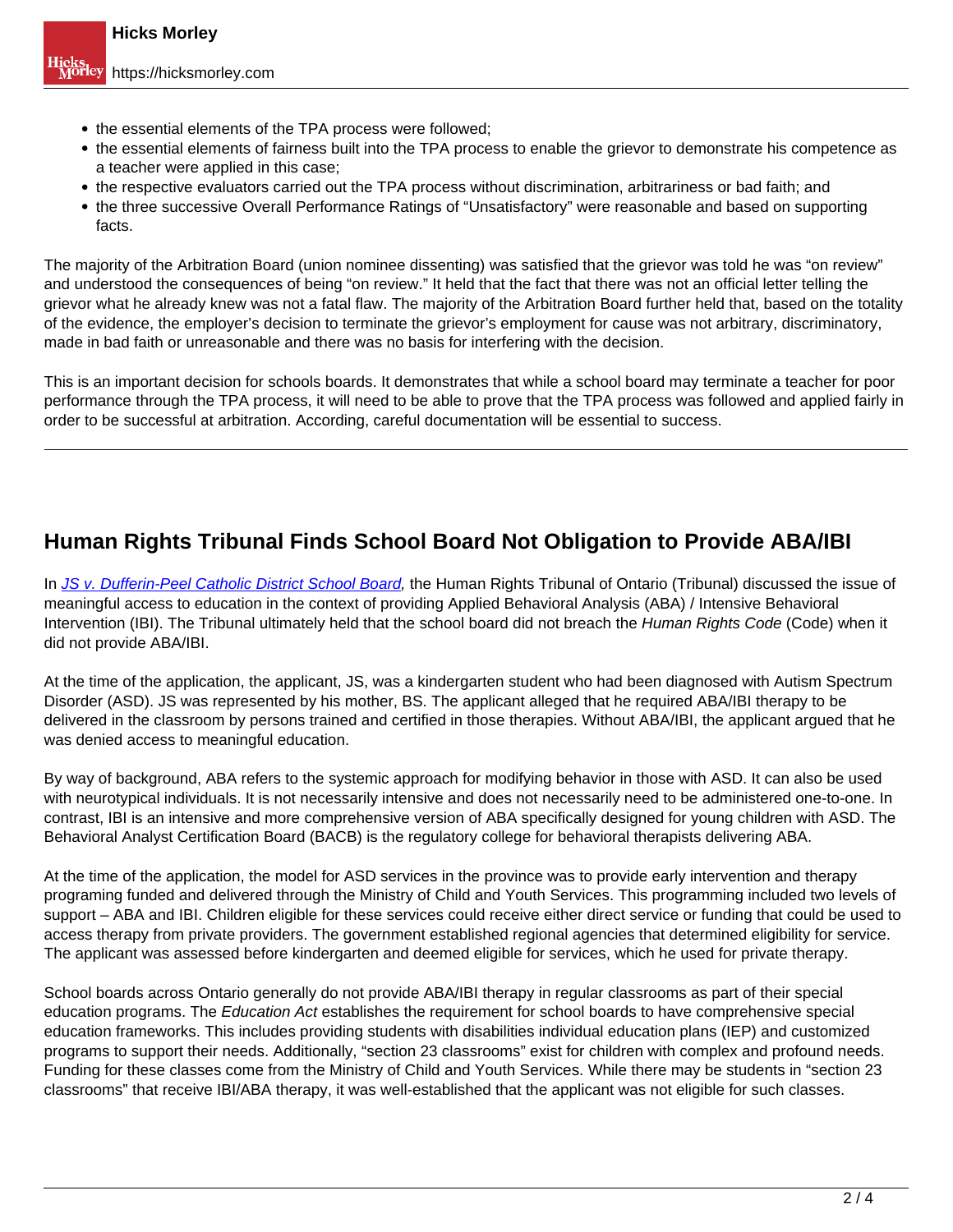In this decision, the Tribunal did not make a finding on whether the programs and services established by the government and school boards were adequate. It also did not make a finding as to whether the steps the government and school boards have taken over the years, and continue to take, are sufficient to meet the needs of children with ASD. The main issue the Tribunal sought to answer was whether the applicant had proven, on a balance of probabilities, that he was required to have ABA/IBI therapy delivered in the classroom by individuals specifically trained in that therapy (i.e. regulated by BACB) in order to have meaningful access to education. While the applicant produced a significant amount of evidence on the benefits of ABA/IBI therapy, he did not demonstrate that such therapy was required.

When the applicant entered junior kindergarten, he had a relatively small number of ASD deficits. His deficits were fairly mild and improved through his private therapy. Though the Tribunal recognized that the applicant had special needs, it also acknowledged the programs the school board had in place. The school board had a number of ASD-related programs across its schools, trained professional staff, and supported over 1000 students with ASD.

The Tribunal highlighted that the service a school board is to provide is meaningful access to education, not ABA/IBI therapy. Assessing meaningful access to education requires looking at successes and challenges in relative terms, in the context of the overall curriculum. For students with disabilities, this will also mean looking at the range of special education goals set collaboratively by the school and the parents.

In this case, the applicant was bright, met his IEP base goals, and excelled at the curriculum at or above the level of his peers. There was no evidence that suggested that the applicant would have any difficulty in achieving future success. The Tribunal found that the school board provided a comprehensive, sophisticated, and robust set of programs, which included programs specifically designed to address the needs of students with ASD. As such, the Tribunal held that a school board's refusal to provide a particular, indicated treatment or support does not necessarily mean that it has failed to provide meaningful access to education.

This is an important decision for all school boards to be aware of and to consider when determining whether they are obliged to provide a specific kind of accommodation or program to a student.

# **Federal Government Proposes Changes to Family Law in Canada with Bill C-78**

In May 2018, the federal government announced proposed changes to Canada's family law system. Promoted as being the "first substantive change to our family laws in over 20 years", Bill C-78 would amend Canada's family laws related to divorce, separation and parenting. Bill C-78 is expected to come into force in 2019.

A clear focus of the proposed legislation is promoting "the best interests of the child." Bill C-78 introduces a "primary consideration" to the best interests of the child test. It would require courts to consider a child's physical, emotional and psychological safety, security and well-being when determining parental access and decision-making. The primary consideration will be the lens through which all other best interests criteria will be evaluated.

The proposed amendments introduce a non-exhaustive list of criteria regarding the best interests of the child, which include the following:

- the nature and strength of the child's relationships with parents, grandparents, and other important people in their life;
- the child's linguistic, cultural and spiritual heritage and upbringing, including Indigenous heritage; and
- the child's views and preferences.